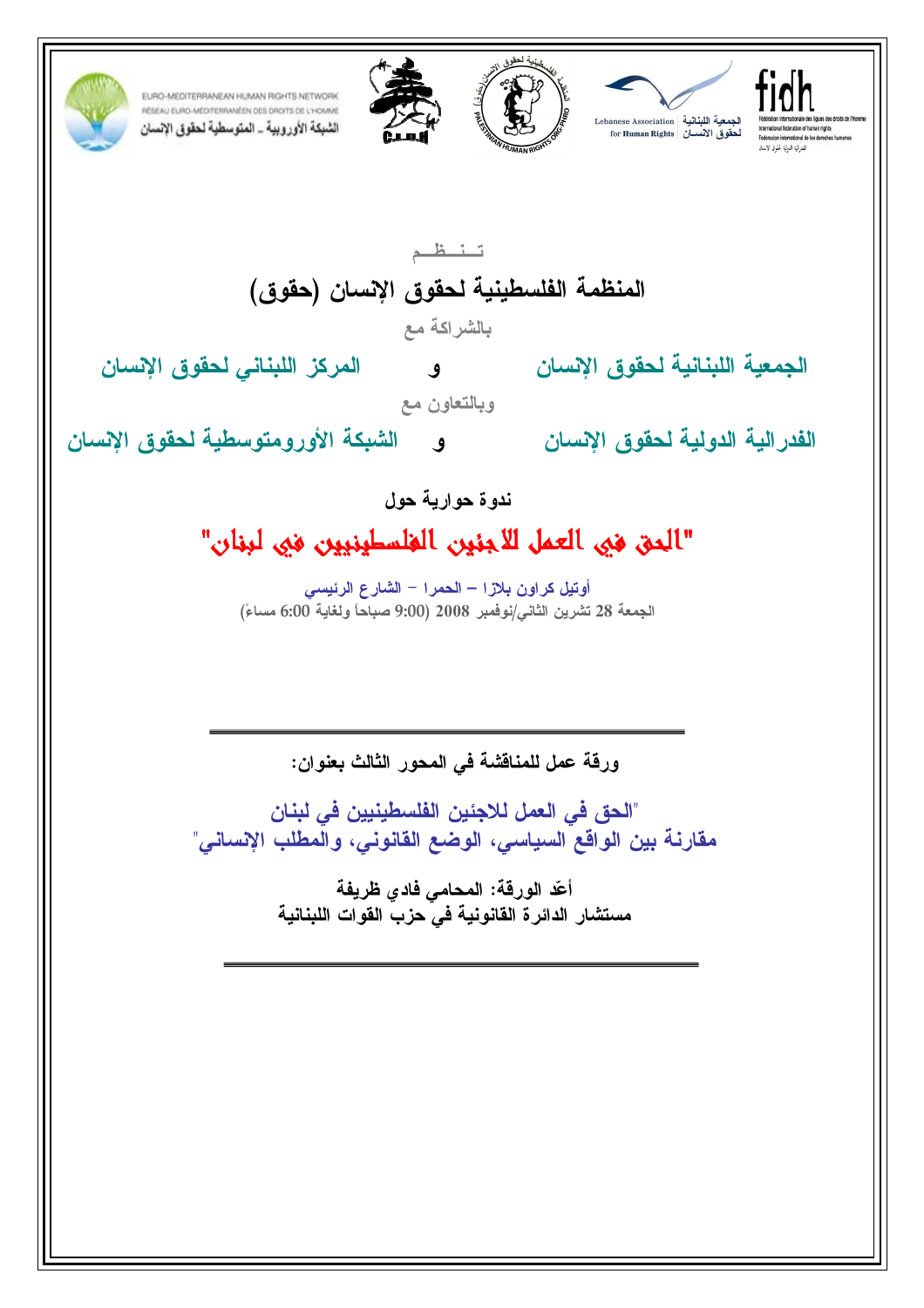# كلمة حزب القوات اللبنانية في الندوة الحوارية حول الحق فى العمل للاجئين الفلسطنيين فى لبنان

حضر ة الرئيس، الزملاء المؤتمرون،

قبل التطريُّق الى مضمون الكلمة التي تعكس من جهة الوضع القانوني الصرف لحق عمل الفلسطينيين في لبنان ومن جهة أخرى الأسباب السياسية التي حملت المجتمع والمشترع والحكومات اللبنانية المتعاقبة منذ العام 1948 وحتى اليوم على إنتهاج سياسة متشدِّدة في السماح للفلسطينيين بالعمل على الأراضي اللبنانية، لا بدّ لحزب القوات اللبنانية ممثّلاً برئيس هيئته التتفيذية الدكتور سمير جعجع، وبالرغم من ان المناسبة ليست سياسية، ان يتوجّه الى المنظَّمين والمشاركين متمنياً لهم التوفيق في أعمال المؤتمر وفي التوصل الى وضع مقترحات ونوصيات عملية نزاوج بين الوضع القانوني والإنساني للعمال الفلسطينيين في لبنان وبين المتطلبات السياسية الواجب أخذها بعين الإعتبار لا سيما لناحية عدم تأثير عمل الفلسطينيين في لبنان على حق العودة المكرّس في القرارات العربية والدولية وفي الدستور اللبناني وفي الخطاب والسعى الدائم لممثّلي الشعب الفلسطيني لتحقيق العودة وقيام الدولة الفلسطينية المستقلة.

اما بالعودة الى صلب أعمال المؤتمر ، فإن وجهة نظر حزب القوات اللبنانية نتمحور حول مفاصل ثلاث :

1- الوضع القانوني للعمالة الأجنبية في لبنان على ضوء القوانين والمراسيم والمذكرات الإدار ية. 2– إرتباط السياسة في السماح للفلسطينيين العمل في لبنان. 3– إقتراح صيغة لعمل الفلسطينيين في لبنان لتكون مادة نقاش من قِبَل المؤتمرين.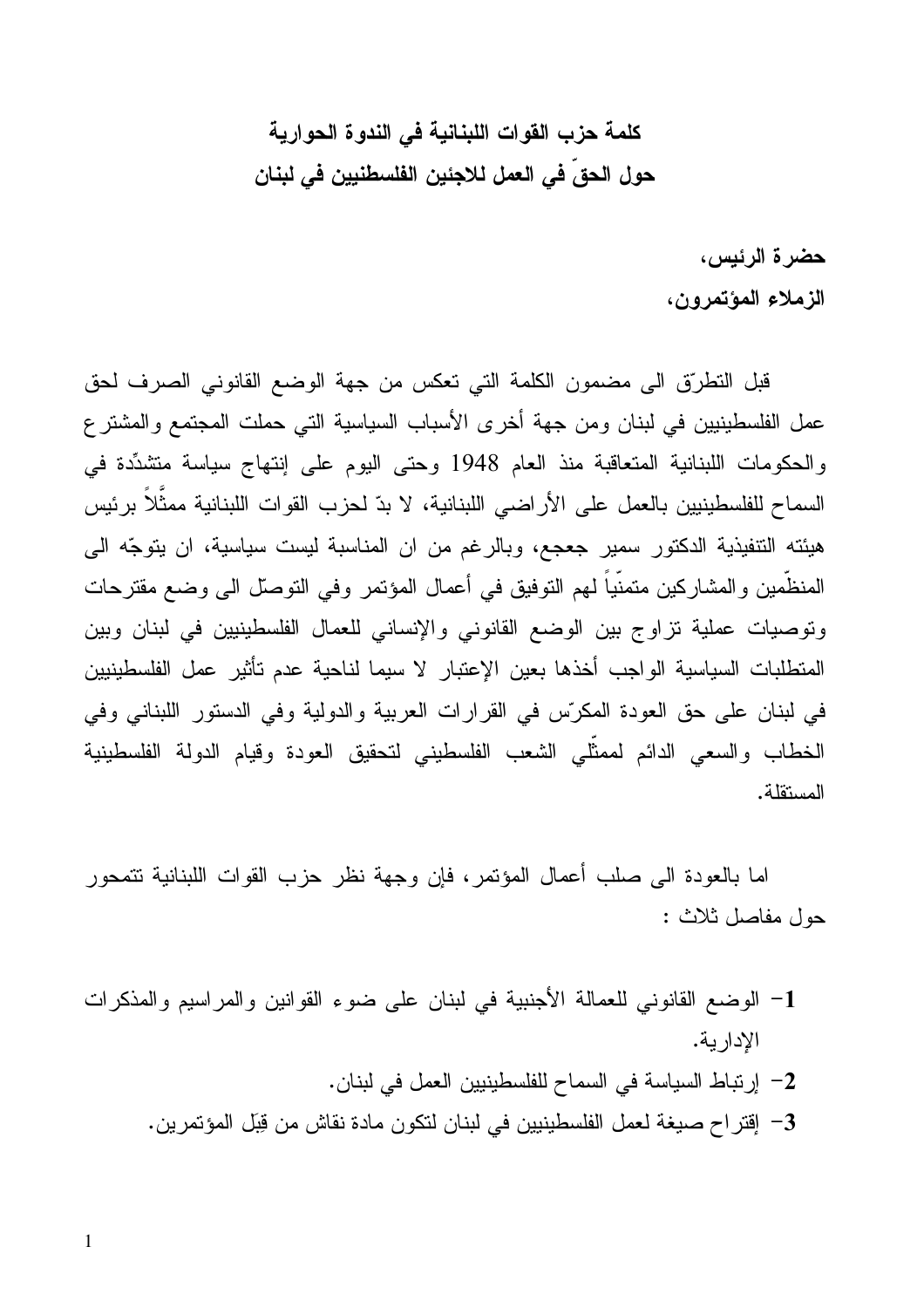#### \*\* \*\* \*\*

### في المفصـــل الأول

## 1"- ما هي المفاهيم المعتمَدة في القوانين اللبنانية التي ترعى شَوْون العمل والعمّال لا سيما عمل الأجانب :

من مراجعة قانون العمل اللبناني وبعض القوانين والمراسيم المنمِّمة لمهذا القانون، ينبيِّن لنا ان الهدف من هذه النشريعات هو حماية اليد العاملة اللبنانية بدرجةٍ أولى ونتظيم اليد العاملة الأجنبية بدرجة ثانية. وهذا المنحى يجد ما يبرِّره لكونه لا يمكن ان يُصبح العامل اللبناني عاطلاً عن العمل بينما نجد العمال الأجانب يتدفَّقون على لبنان نظراً لوفرة فرص العمل فيه. ولو نمّ إعتماد مفهوم آخر أو معاكس لما نمّ بيانه، لأصبح معظم اللبنانيين عاطلين عن العمل.

ولا بدِّ هنا من الإشارة الى ان المشترع اللبناني لم يناقض في هذا المنحى (تنظيم عمل الأجانب على الأراضـي اللبنانية) أيٍّ من النشريعات المعمول بها في كافة البلدان سواءً أكانت عربية أو غريبة.

### 2"— في النصوص القانونية التي ترعي عمل الأجانب في لبنان :

• ان المرسوم رقم 17561 الصادر في 18 أيلول من العام 1964 والمعدّل بموجب المرسوم رقم 1582 تاريخ 1984/4/25 والمتعلِّق بتنظيم عمل الأجانب في لبنان قد نصَّ في مادته الأولى على الآتي :

> " مع مراعاة مبدأ المعاملة بالمثل والقوانين والنصوص " الخاصة المرعية الإجراء والإتفاقات التى أقرّتها أو تقرّها "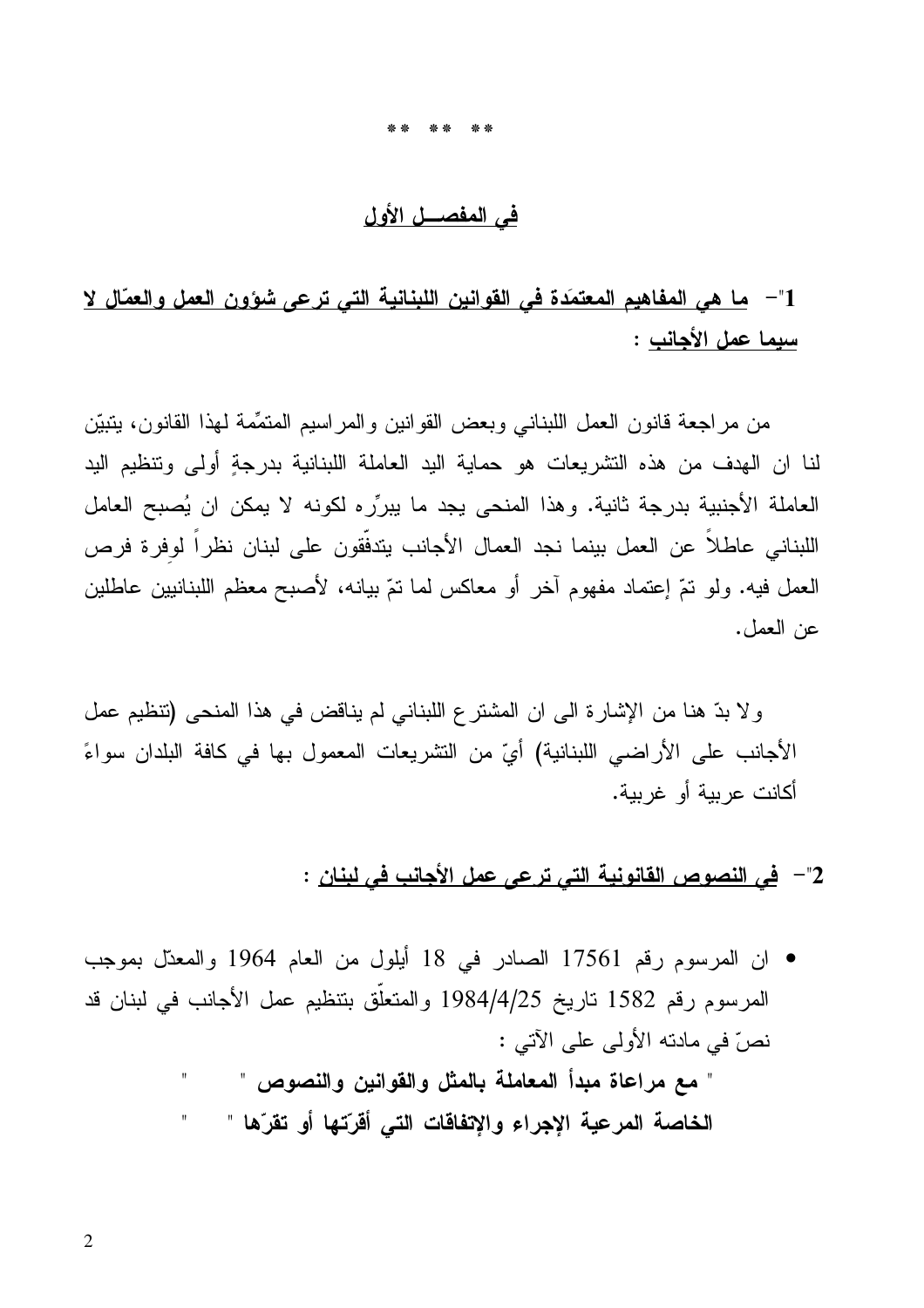السلطة التشريعية ... يخضع عمل الأجانب على الأراضي " " اللبنانية للشروط التالية : (…) "

إذا وكأول شرط من شروط عمل الأجنبي في لبنان يجب ان نكون قوانين العمل في بلاده تجيز للبنانيين العمل على أراضيها وإلاّ فلا مجال لهذا العامل الأجنبي ان يعمل على الأراضـي اللبنانية. وبالتالي، لا يجوز له الإستحصـال علـي موافقة مسبقة أو إجازة عمل وفقاً لأحكام المرسوم المشار إليه أعلاه.

 $6\,$ ان القرار رقم 1/9 الصادر عن وزير العمل والمنشور في الجريدة الرسمية العدد  $\,$ تاريخ 2008/2/7 والمتعلَّق بالمهن الواجب حصرها باللبنانيين فقط أيِّ يُمنَع على الأجانب تعاطيها، يشير في مادته الأولى الى هذه الأعمال والمهن بشكل مفصلٌ. لكن أهمّ ما في هذا القرار هو المادة الثالثة منه التي نشير الى عدّة مبادىء مهمة مرتبطة بعمل الأجنبي في لبنان لا سيما العامل الفلسطيني وهي :

" – مع مر اعاة مبدأ تفضيل اللبنانيين : "

" 1– يستثنى من احكام المادة الأولى الفلسطينيون المولودون" " على الأراضى اللبنانية والمسجّلون بشكل رسمي في سجلات" " وزارة الداخلية اللبنانية. "

" 2- يعود لوزير العمل إستثناء بعض الأجانب من أحكام هذا " " القرار إذا توفُّر فيهم أحد الشروط (…) "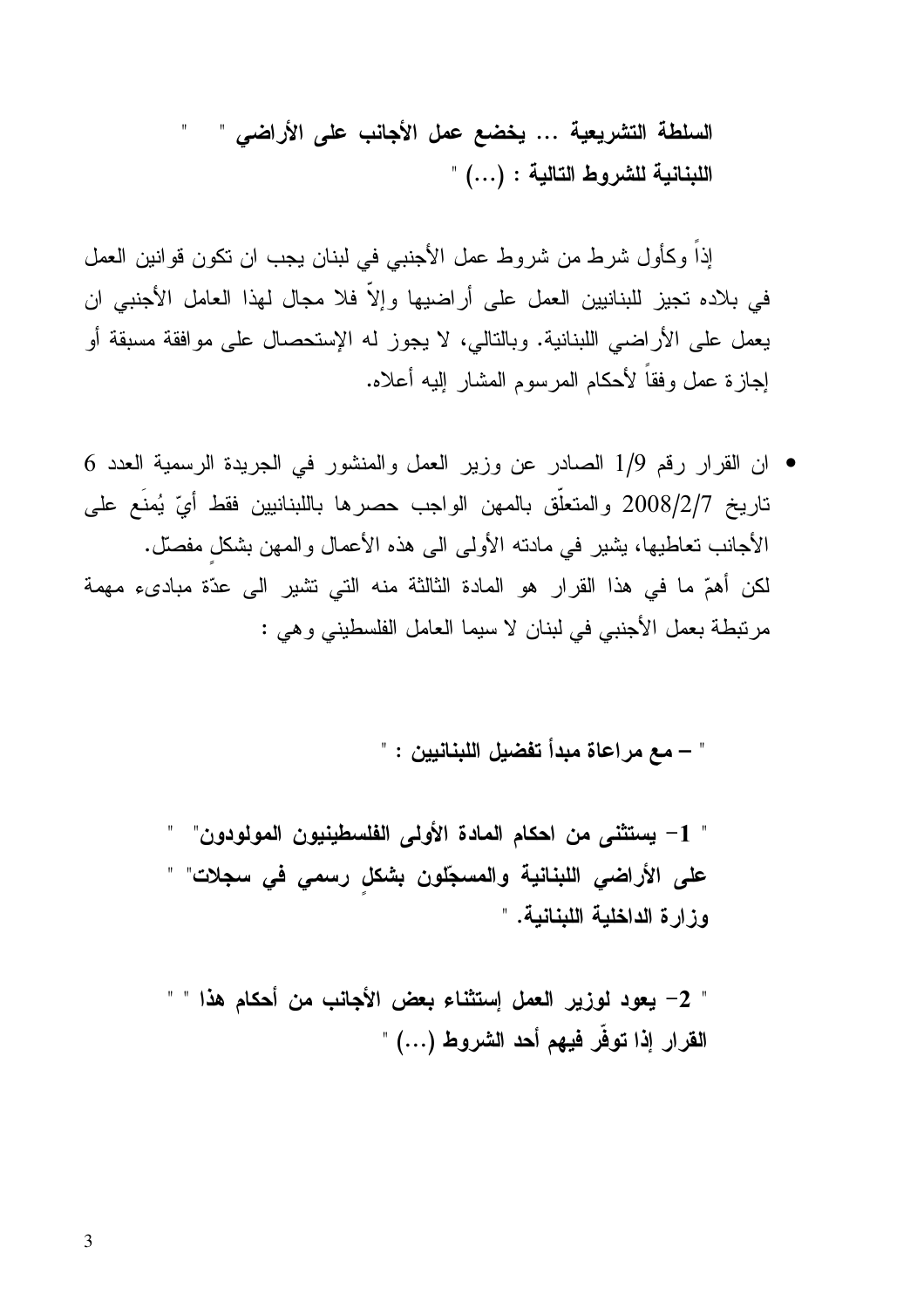" 6– ان تكون الدولة التي ينتمي إليها الأجنبي تسمح للبنانيين" " بممارسة العمل أو المهنة التي يطلب الأجنبي ممارستها في " " لبنان. "

إذا يتبين لنا من القرار المذكور ان المبدأ العام المرتبط بعمل الأجنبي في لبنان هو ان لا يكون على حساب العامل اللبناني. لذلك نرى في كافة القوانين والمراسيم والقرارات ورود عبارات نتحدّث عن مبدأ نفضيل اللبناني على الأجنبي وان نكون دولة هذا الأخير تعامل اللبناني بالمثل.

اما ما قد نعتبره جديداً في السياسة المرتبطة بعمل الفلسطينيين في لبنان فهو السماح للفلسطيني المولود على الأراضي اللبنانية من مزاولة المهن والأعمال المحصورة فقط باللبنانيين. وهذا ما لم يكن واردا في القرار 1/79 الصادر أيضا عن وز ار ة العمل.

3"— هل ان قوانين العمل في لبنان تستهدف الفلسطينيين يشكل خاص ومباشر ؟

إستناداً الى كلِّ ما صـار بيانـه أعلاه، لا يتبيّن من الناحية القانونية الصـرفة ان المشترع اللبناني أراد إقصاء العمّال الفلسطينيين من العمل على الأراضي اللبنانية بدليل عدم ورود أيِّ نص يجيز لأيِّ أجنبي العمل في لبنان وفقا للقوانين المرعية الإجراء ومنع ذلك عن الفلسطينيين.

غير ان الوضع السياسي القانوني للفلسطينيين عامةً قد ساهم بشكل مباشر في حرمانهم من العمل على الأراضـي اللبنانية وطبعاً مع الأخذ بعين الإعتبار بعض الإستثناءات شأن ما ورد في القرار 1/9 وذلك لكونهم قد حُرمواً حتى تاريخه من قيام الدولة الفلسطينية المعترف بها وفقا للمعايير الدولية كي يمكن إعمال مبدأ المعاملة بالمثل بين الدولة اللبنانية والدولة الفلسطينية.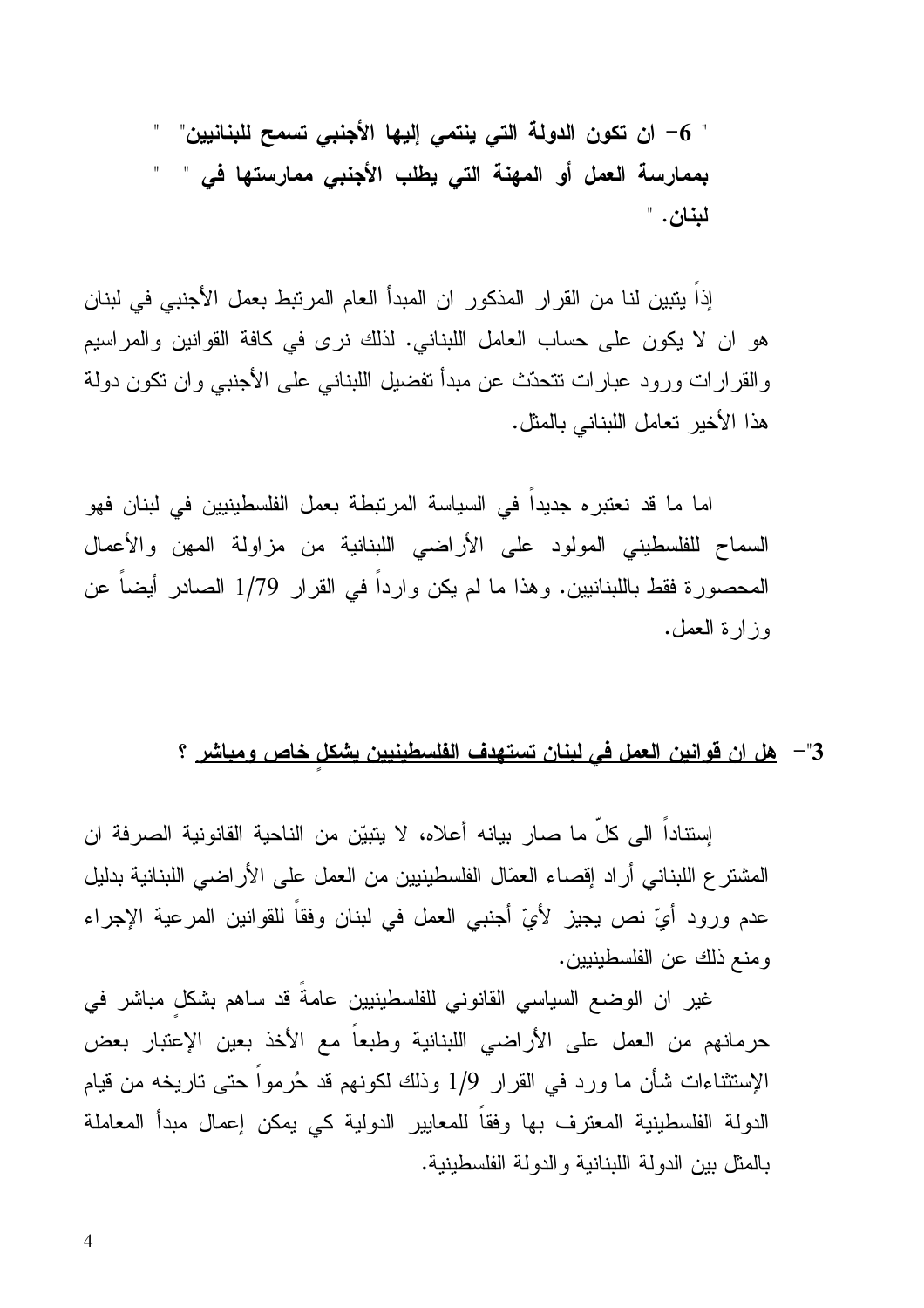إذا على مسنوى النشريع لا يوجد أيِّ نمييز بين العمّال الأجانب عامة والعمّال الفلسطينيين خاصةً. وبالتالي، لا يمكن القول ان الفلسطينيين مستهدفون من الناحية القانونية التشريعية لحرمانهم من العمل على الأراضي اللبنانية.

وهنا لا بدّ من الإشارة الى ان مبدأ سيادة الدولة على أراضيها يجيز لها إصدار النشريعات التي نتلاءم مع مصالحها ومنها إعطاء حقوق نفضيلية لعمّال أجانب من تابعية معيّنة على عمّال من تابعية أخرى دون ان يعتبر ذلك مساساً بمبدأيّ تكافؤ الفرص والمساواة بين إنسان وأخر، وبالطبع شرط ان لا نكون خلفية المشترع منصبّة على التمييز العرفي أو الطائفي.

وإثباتاً على صحة المبدأ المشار إليه أعلاه والمتعلَّق بحق كلِّ دولة في إصدار تشريعات نتلاءم مع مصـالحها، نر ي ان المشتر ع اللبناني ميّز بين كافة العمّال الأجانب من جهة والفلسطينيين وحملة الجنسية قيد الدرس والسوريين من جهة أخرى وذلك لناحية القيمة الواجب دفعها من قبلهم والعائدة لرسم إجازة عمل الأجانب. بحيث انه حدّد في النبذة الثانية من البند ثامنا من المادة 26 المعدّلة من القانون رقم 70/1 بأن الرسم الواجب دفعه من قبل الأجانب المشار إليهم اعلاه هو 25% من قيمة الرسم المفروضة على باقي العمّال الأجانب.

### <u>في المفصل الثاني</u>

لا بدّ من الإشارة أولاً الى أن هذا المفصل لن يكون لا عَرضاً ولا توصيفاً سياسياً للحقبة الفلسطينية في لبنان منذ 1948 وحتى اليوم ومدى تأثيرها على الحياة السياسية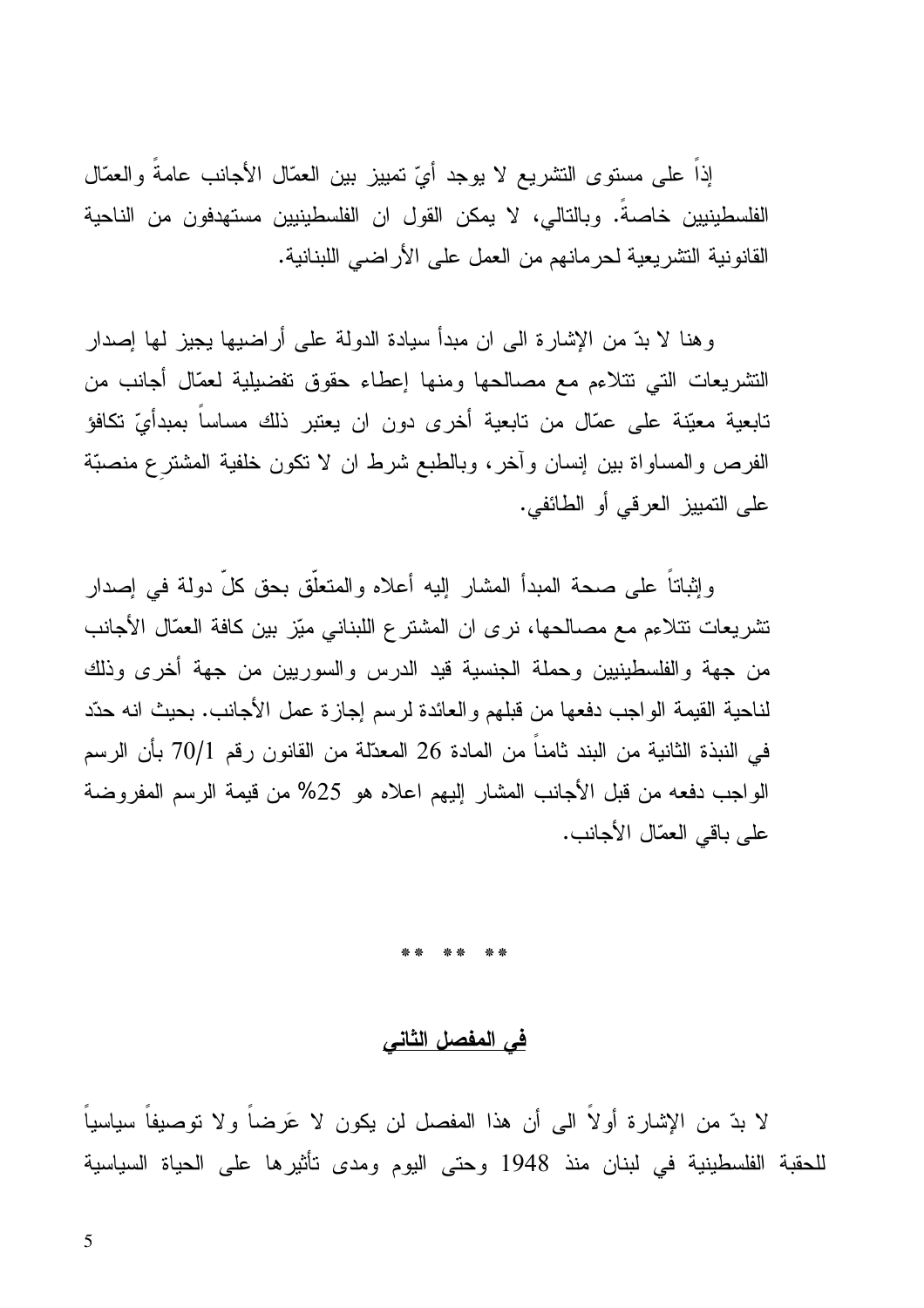و الإجتماعية في لبنان، إنما سنقوم وبإيجاز بتوصيف الترابط القائم بين حق عمل الفلسطيني في لبنان والسياسة التي اعتمدت تجاههم إنطلاقا من شعار ان كل ما يحصل للفلسطينيين ومعهم ومنهم مرتبط بحق العودة. وإنطلاقًا مما سبق، يمكن نقسيم المراحل السياسية للوجود الفلسطيني في لبنان لثلاثة مراحل :

• المرحلة الأولى منذ العام 1948 وحتى العام 1975 وهذه الحقبة كانت مليئة بالأحداث وأهمّها حق العمل الفدائي ضد إسرائيل إنطلاقاً من الأراضـي اللبنانية. وهذه المرحلة تعتبر من المراحل اللصيقة بمدأ حق العودة لكونها الأقرب الى تاريخ تهجير ولجوء قسم من الفلسطينيين الى لبنان وبالتالي كان التعاطي معهم على فاعدة ان وجودهم مؤقت، ولا يجب دمجهم في الحياة الإجتماعية في لبنان كي لا يكون ذلك عاملاً غير محفَّذ لشعار حق العودة. وبالتالي، لم يصر الى النوسِّع في إعطائهم حقوقاً تفضيلية أو منساوية مع بقية الأجانب للعمل على الأراضي اللبنانية.

إضافة الى ما صار بيانه، فقد تمّ إبقاء اللاجئين الفلسطينيين محصورين في بعض المخيِّمات ودون إعطائهم الحق في العمل خارجها، لأن بعض من الطبقة السياسية كانت نرى من جهة ان السماح لهم بالعمل سيؤثِّر سلباً على فرص عمل اللبنانيين ومن جهة ثانية للحساسية السياسية التي كانت سائدة في تلك المرحلة خاصة وانه لم يكن هناك من إجماع وطني على السماح للفلسطينيين بالعمل العسكري إنطلاقا من الأراضبي اللبنانية فقط.

• المرحلة الثانية من العام 1975 وحتى العام 1990، وخلال هذه الحقبة كان مصبر وجود لبنان على المحكِّ. كما وان مشاركة الفلسطينيين في الأعمال العسكرية التي جرت في فترات متقطَّعة من هذه الحقبة منعت الحكومات المتعاقبة ووزراء العمل من مجرد التفكير في إعطاء الفلسطينيين حقوقاً متساوية أو تفضيلية على غيرهم من الأجانب للعمل على الأراضي اللبنانية، لأن ذلك كان سيُعتَبَر بمثابة حرب أخرى متمِّمة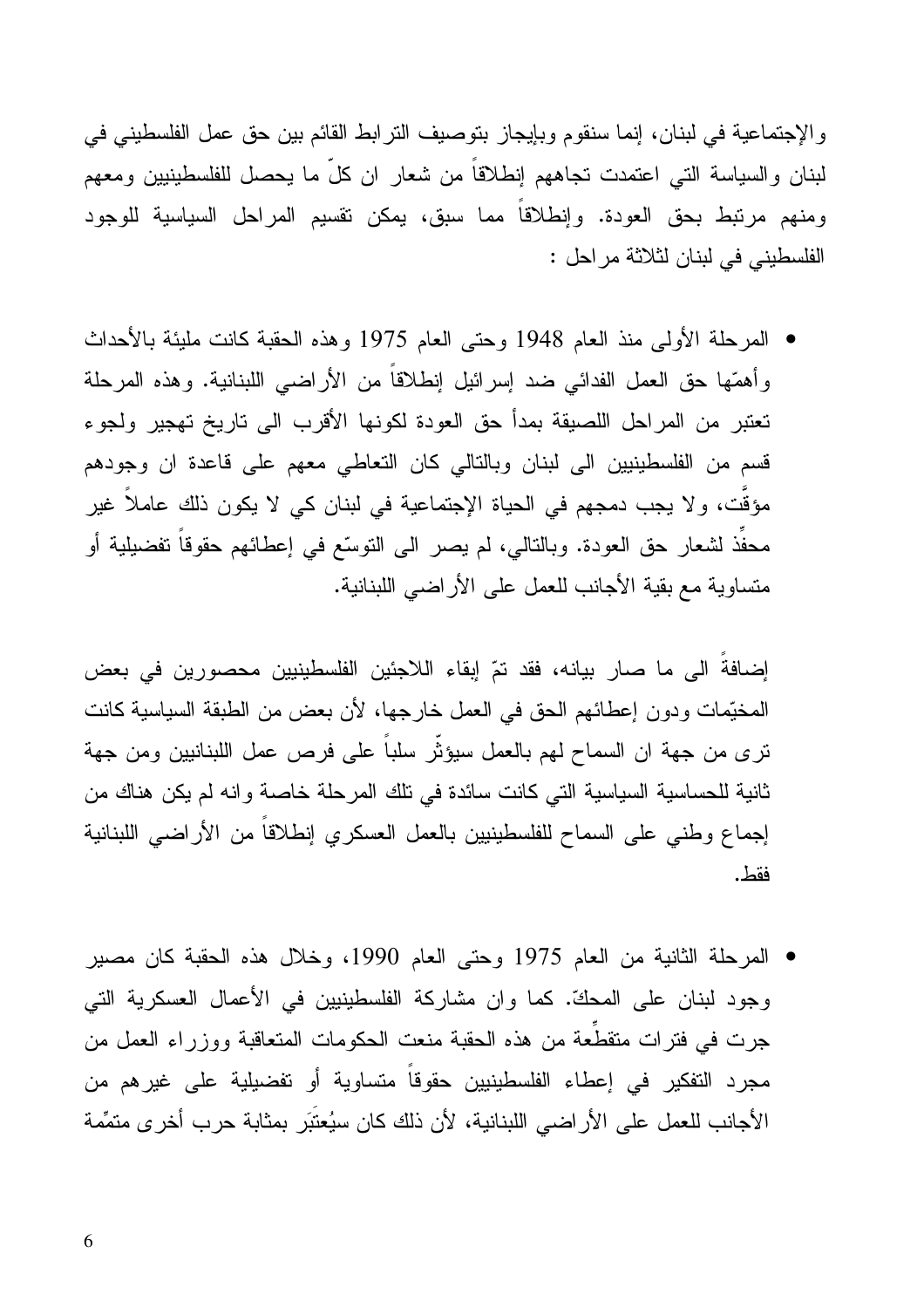ومكمِّلة للحرب التي كان شارك فيها الفلسطينيون بشكل اساسي وفعَّال، مناصرين بذلك بعض اللبنانيين على لبنانيين آخرين.

- المرحلة الثالثة من العام 1990 وحتى العام 2005، وهذه الحقبة إصطُلِح على تسميتها بحقبة الوصاية السورية على لبنان وكانت أيضاً حقبة العمالة السورية في لبنان. بحيث ان عدد العاملين السورين في لبنان وصل في بعض المراحل الى ثلث عدد الشعب اللبناني وكلِّ ذلك بفضل الطبقة السياسية التي كانت موالية للنظام السوري. كما ان هذه الحقبة إتّسمت بالعداء المستحكّم بين منظمة التحرير الفلسطينية والنظام السوري مما أدَّى الى عدم إعطاء الفلسطنيين أيَّة حقوق لناحية العمل في لبنان وكلِّ ذلك لإعطاء حقوق عمل نفضيلية للسوريين في لبنان وبشكل واسع فاق كلَّ حدّ لا سيما وأنهم كانوا يعملون، وما زالوا، دون الحاجة الى إجازة عمل أو إقامة من الأمن العام شأنهم شأن بقية الأجانب العاملين على الأراضي اللبنانية.
- في الخلاصة، يمكن القول بأن الصراع السياسي بين اللبنانيين والفلسطينيين أدّى الى عدم إعطائهم حقوقاً متساوية أو تفضيلية للعمل في لبنان دون ان يكون لذلك أيِّ طابع قانوني أيِّ انه لم يصر الى إصدار نشريعات نمنعهم أو نحدٌ من عملهم على الأراضي اللبنانية. بل تمّ إعتماد سياسة الإمتناع عن تطبيق القوانين المرعية الإجراء التي تمّت الإشارة إليها في المفصل الأول أعلاه والتبي كان بإمكان وزير العمل إصدار قرارات تساهم في تسهيل عمل الفلسطينيين في لبنان.

كما ان المعوق الأساسي لحرمان الفلسطينيين من العمل في لبنان هو عدم وجود دولة فلسطينية معترف بها وفقا للمعايير الدولية كي يكون بالإمكان تطبيق مبدأ المعاملة بالمثل بشكل نلقائي، وهذا ما ساعد أيضاً من الناحية السياسية على عدم إعطاء الفلسطينيين حق العمل في لبنان.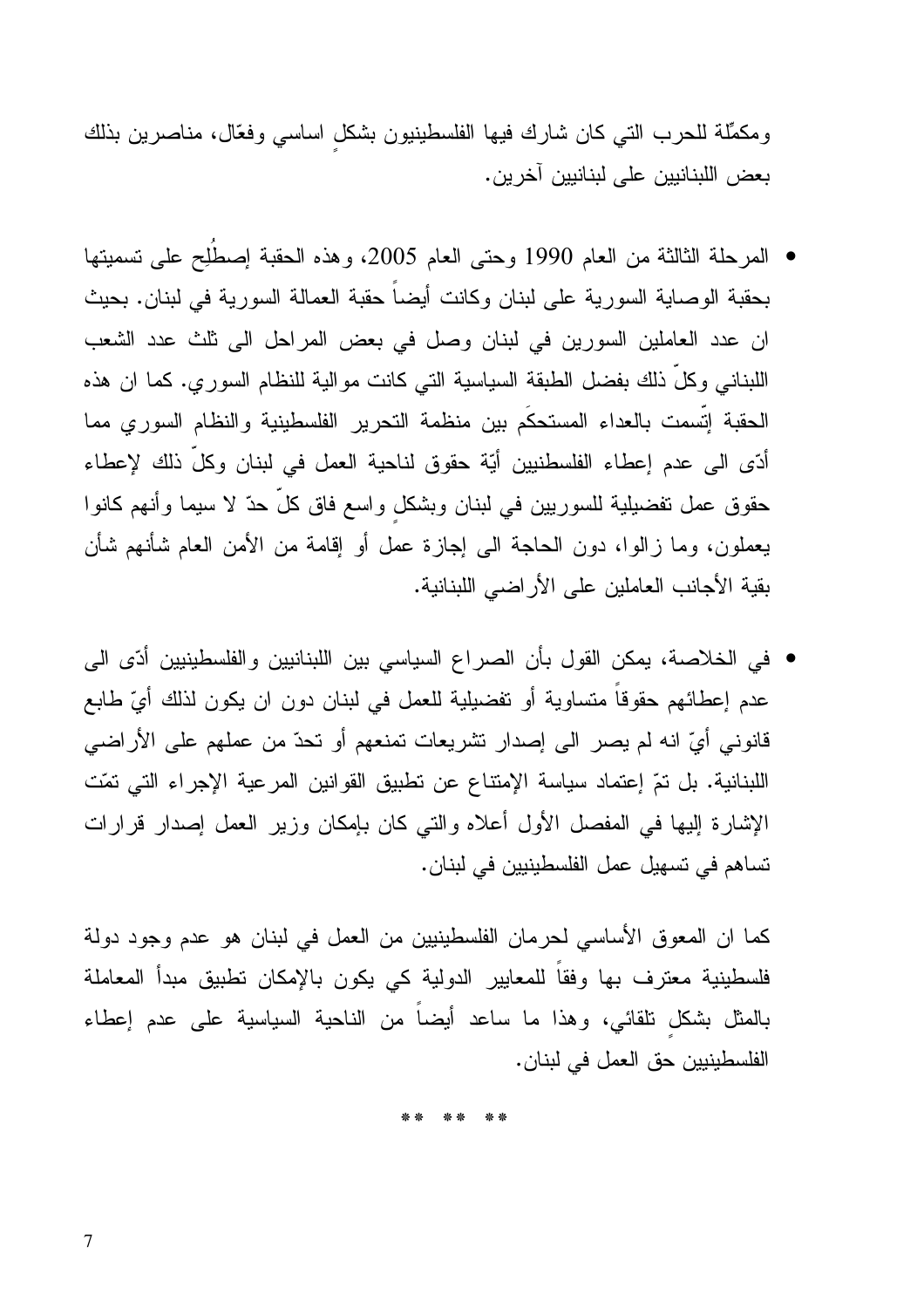### في المفصل الثالث

ان هذا المفصل يتعلَّق بطرح فكرة عملية على المؤتمرين كي لا يكون هذا المؤتمر مجرد عرض أكاديمي بنتهى بإنتهاء أعماله ونكون كافة أوراقه مزيداً من الدراسات التي سيكون مصبر ها أما كتيِّب أو مساحة من غرفة أرشيف تمهيداً لوضعها طيِّ النسيان.

اما ألية وضع الإقتراح المقدّم منا موضع التنفيذ فتكون عبر تشكيل لجنة فلسطينية تقوم بمراجعة الحكومة اللبنانية لا سيما وزير العمل الذي تجيز له القوانين المرعية الإجراء إتخاذ القرارات المتعلَّقة بعمل الأجانب في لبنان، لعرض الإقتراح تمهيداً لدراسته ومن نمِّ إقراره.

اما نص الإقتراح فهو : يُسمح للفلسطينيين المقيمين على الأراضى اللبنانية بالعمل في كافة المجالات التي تجيزها القوانين المرعية الإجراء بالنسبة للعمال الأجانب وضمن الشروط المفروضة لعمل من ذكر ، شرط ان لا يتجاوز ٍ عدد العمال الفلسطينيين نصف عدد العمال الأجانب .

في الأسباب الموجبة :

بما ان اللاجئين الفلسطينيين في لبنان والمقيمين أساسا في المخيمات يعانون من وضع إجتماعي وإنساني لا يتوافق مع المعايير الدولية المعتمدة.

وبما ان السماح للفلسطينيين المذكورين بالعمل على الأراضي اللبنانية وفقا لمضمون الإقتراح المرفق ربطا سيحسّن من وضعهم الإجتماعي وبالتالي قد ينعكس ذلك إيجابا على خفض معدل الجرائم والتطريّف المنسوبين دائما الى هذا الوضع الإجتماعي المتردي.